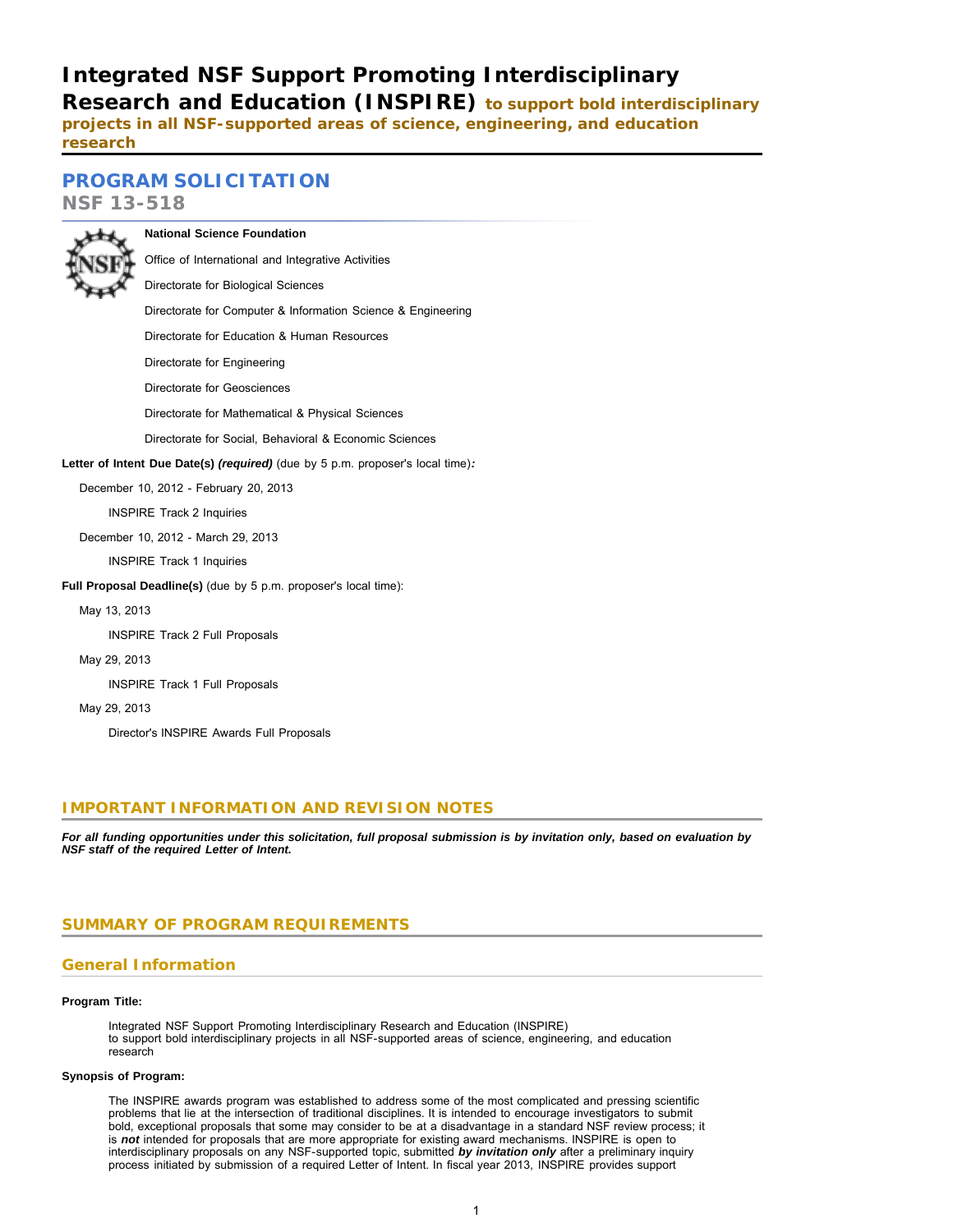through the following three pilot grant mechanisms:

- **INSPIRE Track 1.** This is essentially a continuation of the pilot CREATIV mechanism from FY 2012, which was detailed for 2012 in [Dear Colleague Letter NSF 12-011.](http://nsf.gov/pubs/2012/nsf12011/nsf12011.jsp)
- **INSPIRE Track 2.** These are "mid-scale" research awards at a larger scale than Track 1, allowing for requests of up to \$3,000,000 over a duration of up to five years. Expectations for cross-cutting advances and for broader impacts are greater than in Track 1, and the review process includes external review.
- **Director's INSPIRE Awards.** These are prestigious individual awards to single-investigator proposals that present ideas for interdisciplinary advances with unusually strong, exciting transformative potential.

All NSF directorates and programmatic offices participated in INSPIRE in FY 2012 and are continuing their participation in FY 2013.

#### **Cognizant Program Officer(s):**

*Please note that the following information is current at the time of publishing. See program website for any updates to the points of contact*.

- Jessica H. Robin, telephone: (703) 292-8706, email: *[jrobin@nsf.gov](mailto:jrobin@nsf.gov)*
- Richard A. Behnke, GEO, telephone: (703) 292-8518, email: [rbehnke@nsf.gov](mailto:rbehnke@nsf.gov)

### **Applicable Catalog of Federal Domestic Assistance (CFDA) Number(s):**

- 47.041 --- Engineering
- 47.049 --- Mathematical and Physical Sciences
- 47.050 --- Geosciences
- 47.070 --- Computer and Information Science and Engineering
- 47.074 --- Biological Sciences
- 47.075 --- Social Behavioral and Economic Sciences
- 47.076 --- Education and Human Resources
- 47.079 --- International and Integrative Activities (IIA)
- 47.081 --- Office of Experimental Program to Stimulate Competitive Research

### **Award Information**

**Anticipated Type of Award:** Standard Grant or Continuing Grant

**Estimated Number of Awards:** 45 to 60

- **INSPIRE Track 1 Awards:** 30 to 40
- **INSPIRE Track 2 Awards:** 10 to 15
- **Director's INSPIRE Awards:** 3 to 7

**Anticipated Funding Amount:** \$63,000,000 pending availability of funds.

### **Eligibility Information**

### **Who May Submit Proposals:**

Proposals may only be submitted by the following:

- Universities and Colleges Universities and two- and four-year colleges (including community colleges) accredited in, and having a campus located in, the US acting on behalf of their faculty members. Such organizations also are referred to as academic institutions.
- Non-profit, non-academic organizations: Independent museums, observatories, research labs, professional societies and similar organizations in the U.S. associated with educational or research activities.
- NSF-sponsored Federally Funded Research and Development Centers may submit. Non-NSF-sponsored FFRDCs are not permitted to submit proposals under this solicitation.

#### **Who May Serve as PI:**

There are no restrictions or limits.

**Limit on Number of Proposals per Organization:**

There are no restrictions or limits.

#### **Limit on Number of Proposals per PI or Co-PI:** 1

An individual may be the PI on a total of one Letter of Intent (LOI) to all INSPIRE funding opportunities in FY 2013. A PI on one LOI may be a collaborator on other LOIs.

### **Proposal Preparation and Submission Instructions**

#### **A. Proposal Preparation Instructions**

- **Letters of Intent:** Submission of Letters of Intent is required. Please see the full text of this solicitation for further information.
- **Preliminary Proposal Submission:** Not required
- **Full Proposals:**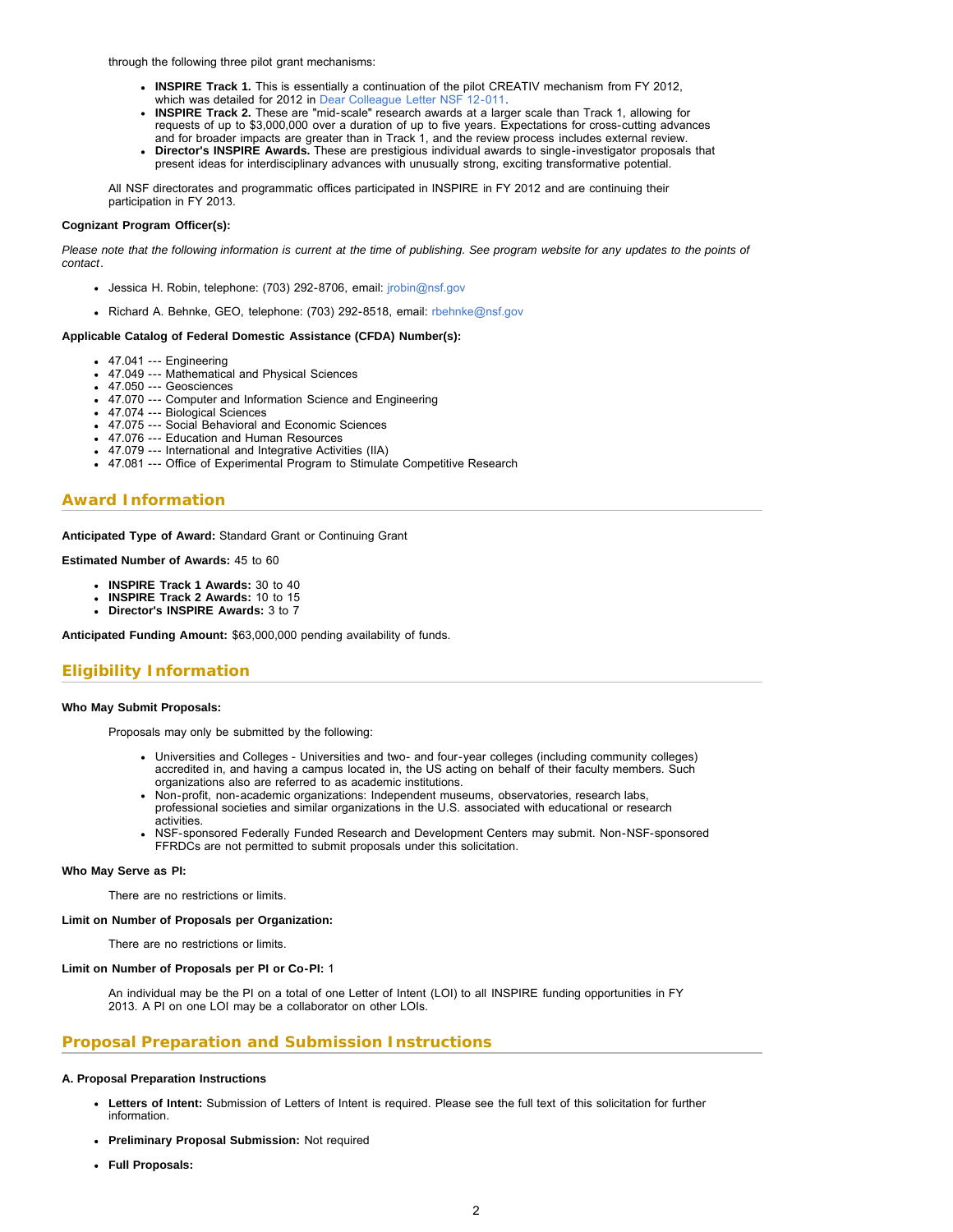- Full Proposals submitted via FastLane: NSF Proposal and Award Policies and Procedures Guide, Part I: Grant Proposal Guide (GPG) Guidelines apply. The complete text of the GPG is available electronically on the NSF website at: [http://www.nsf.gov/publications/pub\\_summ.jsp?ods\\_key=gpg.](http://www.nsf.gov/publications/pub_summ.jsp?ods_key=gpg)
- Full Proposals submitted via Grants.gov: NSF Grants.gov Application Guide: A Guide for the Preparation and Submission of NSF Applications via Grants.gov Guidelines apply (Note: The NSF Grants.gov Application Guide is available on the Grants.gov website and on the NSF website at: [http://www.nsf.gov/publications/pub\\_summ.jsp?](http://www.nsf.gov/publications/pub_summ.jsp?ods_key=grantsgovguide) [ods\\_key=grantsgovguide\)](http://www.nsf.gov/publications/pub_summ.jsp?ods_key=grantsgovguide).

### **B. Budgetary Information**

- **Cost Sharing Requirements:** Inclusion of voluntary committed cost sharing is prohibited.
- **Indirect Cost (F&A) Limitations:** Not Applicable
- **Other Budgetary Limitations:** Not Applicable

#### **C. Due Dates**

**Letter of Intent Due Date(s)** *(required)* (due by 5 p.m. proposer's local time)*:*

December 10, 2012 - February 20, 2013

INSPIRE Track 2 Inquiries

December 10, 2012 - March 29, 2013

INSPIRE Track 1 Inquiries

**Full Proposal Deadline(s)** (due by 5 p.m. proposer's local time):

May 13, 2013

INSPIRE Track 2 Full Proposals

May 29, 2013

INSPIRE Track 1 Full Proposals

May 29, 2013

Director's INSPIRE Awards Full Proposals

### **Proposal Review Information Criteria**

**Merit Review Criteria:** National Science Board approved criteria. Additional merit review considerations apply. Please see the full text of this solicitation for further information.

### **Award Administration Information**

**Award Conditions:** Standard NSF award conditions apply.

<span id="page-2-0"></span>**Reporting Requirements:** Standard NSF reporting requirements apply.

### **TABLE OF CONTENTS**

**[Summary of Program Requirements](#page-0-0)**

- I. **[Introduction](#page-3-0)**
- II. **[Program Description](#page-3-1)**
- III. **[Award Information](#page-4-0)**
- IV. **[Eligibility Information](#page-4-1)**

#### V. **[Proposal Preparation and Submission Instructions](#page-4-2)**

- A. [Proposal Preparation Instructions](#page-4-2)
- B. [Budgetary Information](#page-7-0)
- C. [Due Dates](#page-7-1)
- D. [FastLane/Grants.gov Requirements](#page-7-2)

#### VI. **[NSF Proposal Processing and Review Procedures](#page-7-3)**

- A. [Merit Review Principles and Criteria](#page-8-0)
- B. [Review and Selection Process](#page-9-0)

## VII. **[Award Administration Information](#page-10-0)**

- A. [Notification of the Award](#page-10-1) B. [Award Conditions](#page-10-2)
- C. [Reporting Requirements](#page-11-0)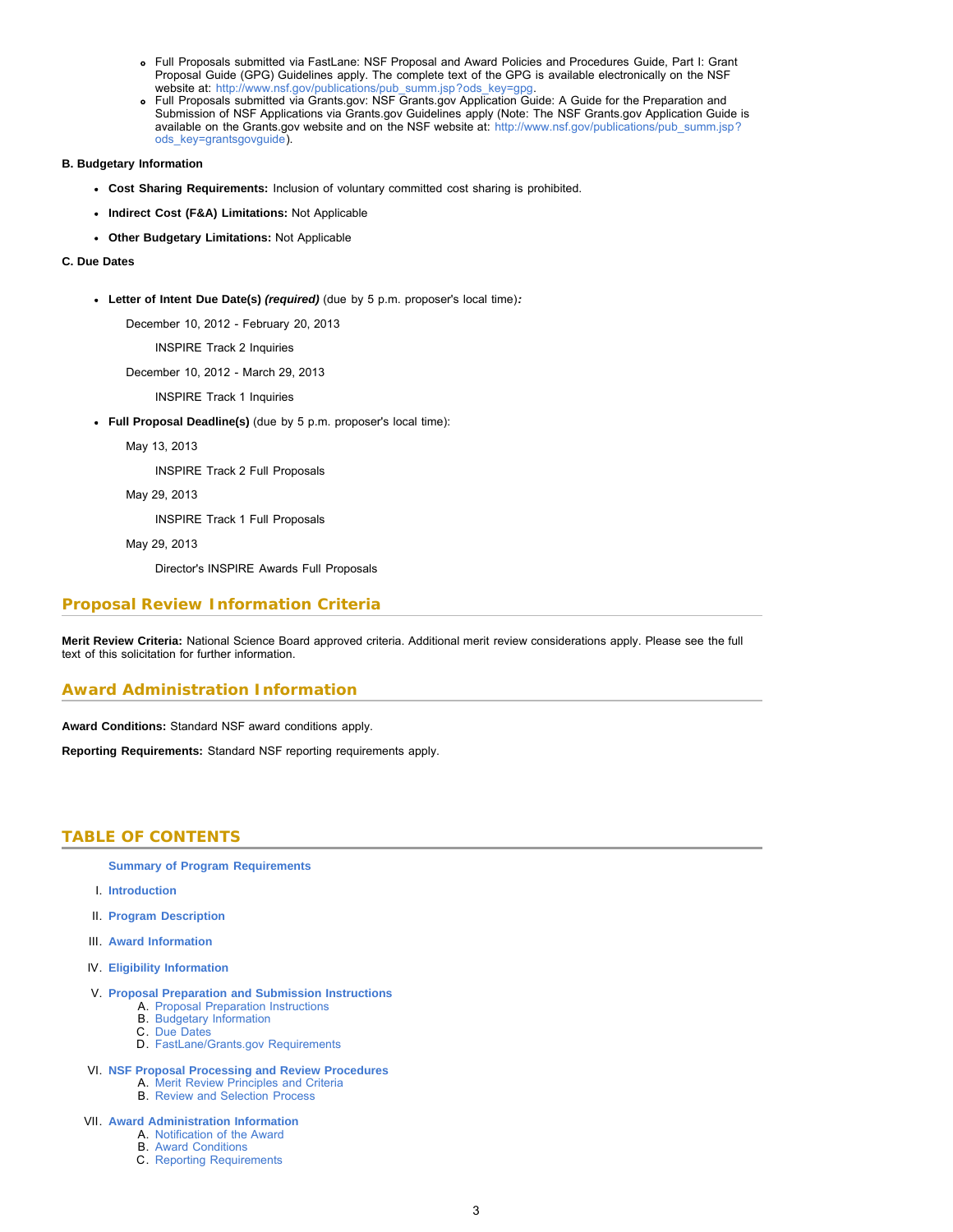IX. **[Other Information](#page-11-2)**

# <span id="page-3-0"></span>**I. INTRODUCTION**

The INSPIRE initiative was introduced by NSF Director Subra Suresh with the fiscal year 2012 NSF budget request to Congress. From his remarks ([http://www.nsf.gov/news/speeches/suresh/11/ss110214\\_nsfbudget.jsp](http://www.nsf.gov/news/speeches/suresh/11/ss110214_nsfbudget.jsp)): "INSPIRE is aimed ... to encourage cross-disciplinary science.... INSPIRE will help to break down any disciplinary barriers that may exist within NSF and encourage its program managers to use new tools, collaboration modes and techniques in the merit-review process to widen the pool of prospective discoveries that may be hidden from or circumvented by traditional means."

Under INSPIRE, the CREATIV (Creative Research Awards for Transformative Interdisciplinary Ventures) pilot award mechanism was launched in November 2011. In brief, its distinguishing characteristics were: *only internal merit review was required; proposals were required to be interdisciplinary and potentially transformative; requests could be up to \$1,000,000 and up to five years duration*. Forty INSPIRE awards totaling approximately \$30,700,000 were made through this mechanism in fiscal year 2012. A list of these awards can be found at [http://nsf.gov/awardsearch/progSearch.do?ProgEleCode=8078,](http://nsf.gov/awardsearch/progSearch.do?ProgEleCode=8078) and a graphical representation of the awards' interdisciplinary connections among all NSF research directorates and programmatic offices may be seen at [http://www.nsf.gov/od/iia/creativ/inspire\\_links.pdf.](http://www.nsf.gov/od/iia/creativ/inspire_links.pdf) For fiscal year 2013, this solicitation announces a similar mechanism under the name "INSPIRE Track 1", along with two new INSPIRE award types. The funding for INSPIRE in future years is expected to increase substantially, reaching a steady state in FY 2016.

# <span id="page-3-1"></span>**II. PROGRAM DESCRIPTION**

**Program goals.** The INSPIRE awards program is intended to encourage investigators to submit bold, exceptional proposals that some may consider to be at a disadvantage in a standard NSF review process. Specifically, INSPIRE seeks to:

- Create new interdisciplinary opportunities that are not perceived to exist presently.
- Attract unusually creative high-risk / high-reward interdisciplinary proposals.
- Provide sufficient funding to pursue the novel idea beyond the exploratory stage.
- Recognize and encourage innovative interdisciplinary research by unusually creative individual investigators, especially at early- to mid-career stages.
- Designate no favored topics; be open to all NSF-supported areas of science, engineering, and education research.

**Funding opportunities.** In pursuit of these goals, INSPIRE offers the following three pilot grant mechanisms for FY 2013. Proposals on any NSF-supported topic will be accepted.

- **INSPIRE Track 1.** This is essentially a continuation of the FY 2012 CREATIV mechanism, which was detailed for 2012 in [Dear Colleague Letter NSF 12-011](http://nsf.gov/pubs/2012/nsf12011/nsf12011.jsp). Scientifically and in terms of award specifications, INSPIRE Track 1 is the same; in particular, as described in Section I above, proposals must be interdisciplinary and potentially transformative, the maximum award size is \$1,000,000, the maximum duration is five years, and only internal merit review is required. Track 1 awards will generally support an individual PI or a small team. A Track 1 award must be substantially co-funded by two or more intellectually distinct NSF divisions or programs. For two co-funding programs, the maximum total award is \$800,000; for three or more co-funding programs, the maximum is \$1,000,000. There will be a single deadline (March 29, 2013) for Track 1 Letters of Intent (LOIs), leading to a single round of invitations (April 29, 2013) to submit full proposals by a subsequent deadline (May 29, 2013). Individual principal investigators with appropriate bold, interdisciplinary project ideas, especially individuals at early- to mid-career stages, are encouraged to submit INSPIRE Track 1 LOIs. This is also the means of entry for consideration for the Director's INSPIRE Awards (see below).
- **INSPIRE Track 2.** With a larger magnitude than Track 1, INSPIRE Track 2 awards are "mid-scale" research projects that can request budgets up to \$3,000,000 over a duration of up to five years. In addition to the larger scale relative to Track 1, Track 2 projects must be substantially co-funded by at least *three* intellectually distinct NSF divisions or programs whose research communities do not have a well-established history of collaboration. Also, the expectations for significant broader impacts (e.g., unique interdisciplinary training opportunities, international collaboration, broadening participation considerations, outreach to facilitate societal benefit of the research) will be higher than for Track 1. The process begins with Letters of Intent (deadline February 20, 2013) that are internally reviewed to determine invitations (March 29, 2013) to submit full proposals (deadline May 13, 2013), which are then evaluated by a combination of internal and external review as detailed in Section VI. The external review will include a high-level panel of broad scientific thinkers who will seek to identify proposals with particularly strong impact and transformative potential. (*Note: INSPIRE Track 2 directly addresses mid-scale research, not mid-scale instrumentation. INSPIRE Track 2 proposals can request substantial funding for instrumentation if this is justified by the needs of the research, and if the instrumentation itself yields highly innovative capabilities to push the boundaries of science in a new direction*).
- **Director's INSPIRE Awards.** These are prestigious individual awards of up to \$1,500,000 (a fixed amount of \$500,000 added to a Track 1 project budget of up to \$1,000,000) to single-investigator proposals that present ideas for interdisciplinary advances with unusually strong, exciting transformative potential. There is no direct submission for Director's INSPIRE Awards; the individual submits an INSPIRE Track 1 Letter of Intent by the deadline (March 29, 2013) and is nominated for Director's INSPIRE Award consideration (April 29, 2013) by program directors from at least two intellectually distinct NSF divisions or programs. The invited full proposal (deadline May 29, 2013) is similar to a Track 1 full proposal with some additional features described in Section V.A. under Proposal Preparation and Submission Instructions. The candidacy for a Director's INSPIRE Award is evaluated by a combination of internal and external review as in INSPIRE Track 2 and as detailed in Section VI. Invited candidates who do not win a Director's INSPIRE Award remain eligible to be supported through Track 1 on the basis of the invited full proposal.

**Appropriateness for the INSPIRE grant mechanisms.** *The INSPIRE program comprises grant mechanisms for special types of proposals and is NOT intended to handle proposals that are more appropriate for existing mechanisms.* In particular, proposals of the following types should be submitted to and reviewed conventionally through existing programs or solicitations, and are not appropriate for submission through the INSPIRE grant mechanisms: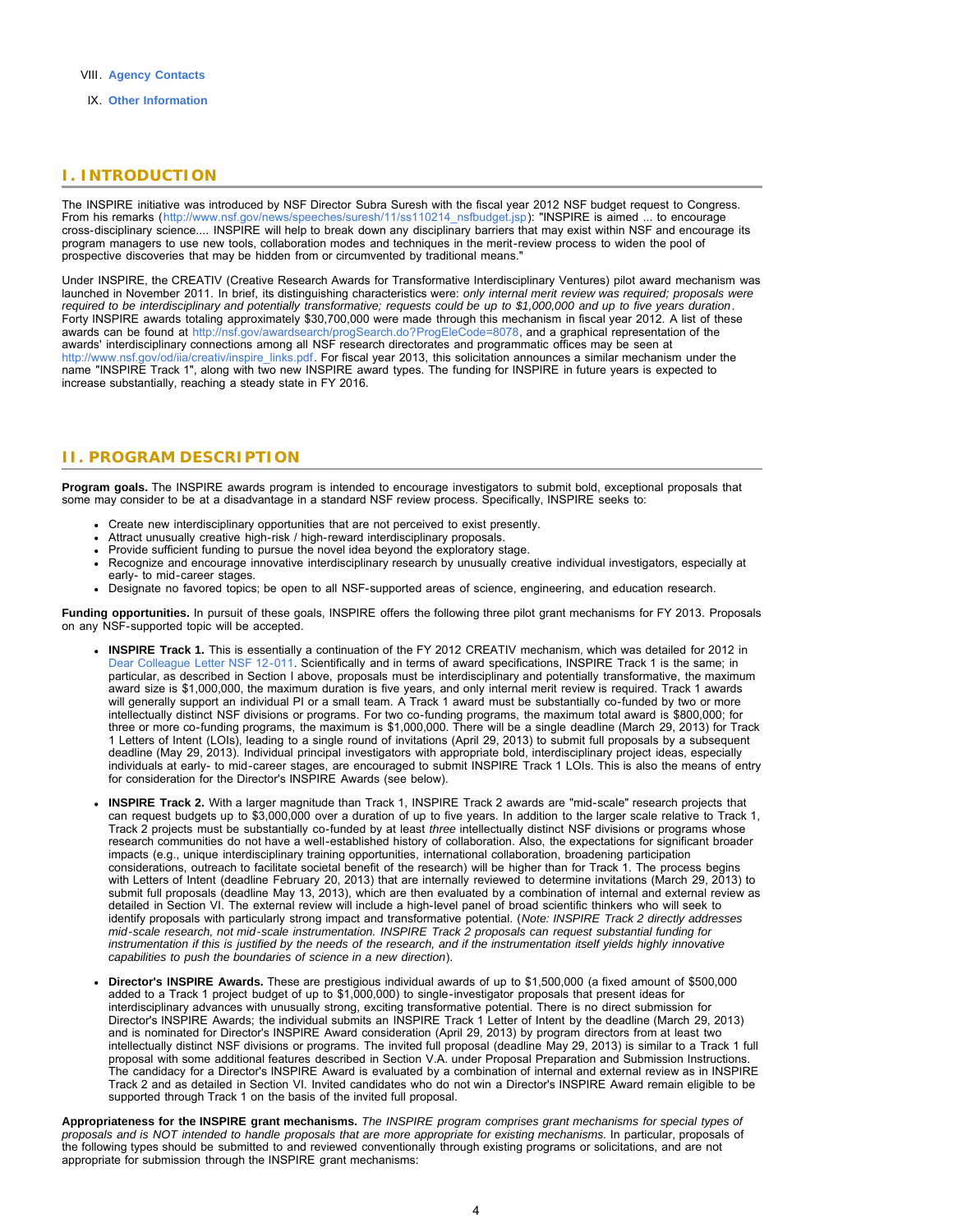- Projects in which the scientific advances lie primarily within the scope of one program or discipline, such that substantial cofunding from another distinct program or discipline is unlikely.
- Projects that, in the judgment of cognizant program directors, can be expected to receive an appropriate evaluation through external review in regular programs.
- Projects that continue well-established lines of research, in accordance with expected progress in their fields.

### <span id="page-4-0"></span>**III. AWARD INFORMATION**

**Anticipated Type of Award:** Standard Grant or Continuing Grant

**Estimated Number of Awards:** 45 to 60

- **INSPIRE Track 1 Awards:** 30 to 40
- **INSPIRE Track 2 Awards:** 10 to 15
- **Director's INSPIRE Awards:** 3 to 7

**Anticipated Funding Amount:** \$63,000,000 pending availability of funds.

Estimated program budget, number of awards and average award size/duration are subject to the availability of funds.

### <span id="page-4-1"></span>**IV. ELIGIBILITY INFORMATION**

#### **Who May Submit Proposals:**

Proposals may only be submitted by the following:

- Universities and Colleges Universities and two- and four-year colleges (including community colleges) accredited in, and having a campus located in, the US acting on behalf of their faculty members. Such organizations also are referred to as academic institutions.
- Non-profit, non-academic organizations: Independent museums, observatories, research labs, professional societies and similar organizations in the U.S. associated with educational or research activities.
- NSF-sponsored Federally Funded Research and Development Centers may submit. Non-NSF-sponsored FFRDCs are not permitted to submit proposals under this solicitation.

#### **Who May Serve as PI:**

There are no restrictions or limits.

#### **Limit on Number of Proposals per Organization:**

There are no restrictions or limits.

#### **Limit on Number of Proposals per PI or Co-PI:** 1

An individual may be the PI on a total of one Letter of Intent (LOI) to all INSPIRE funding opportunities in FY 2013. A PI on one LOI may be a collaborator on other LOIs.

#### **Additional Eligibility Info:**

Other types of organizations may be included in an INSPIRE proposal as subawardees.

NSF will not accept collaborative INSPIRE proposals for a single project submitted separately from multiple organizations. A multi-organization INSPIRE project must be submitted as a single proposal requesting a single award to a U.S. academic institution, a U.S. non-profit, non-academic organization, or an NSF-sponsored FFRDC, with subawards administered by the lead organization.

### <span id="page-4-2"></span>**V. PROPOSAL PREPARATION AND SUBMISSION INSTRUCTIONS**

### **A. Proposal Preparation Instructions**

#### **Letters of Intent***(required):*

**Full proposals to the INSPIRE funding opportunities are submitted** *by invitation only,* **based on a required inquiry process that begins with a FastLane Letter of Intent (LOI).**

- **INSPIRE Track 1** (Letter of Intent deadline March 29, 2013, 5:00pm proposer's local time)
	- Potential proposers must begin the process by submitting a formal inquiry, in the form of a FastLane Letter of Intent (LOI), by March 29.
	- The objective of an INSPIRE Track 1 LOI is to obtain written authorization to submit a Track 1 full proposal by NSF program directors from at least two intellectually distinct divisions or programs. Upon submission, the LOI will be forwarded to the program directors listed on it. (These should be people whose title on the NSF staff directory pages will generally be "Program Director", and who will be listed as "Contacts" on program web pages. They should **not** be senior managers.) They will consider the extent to which the research could impact their programs,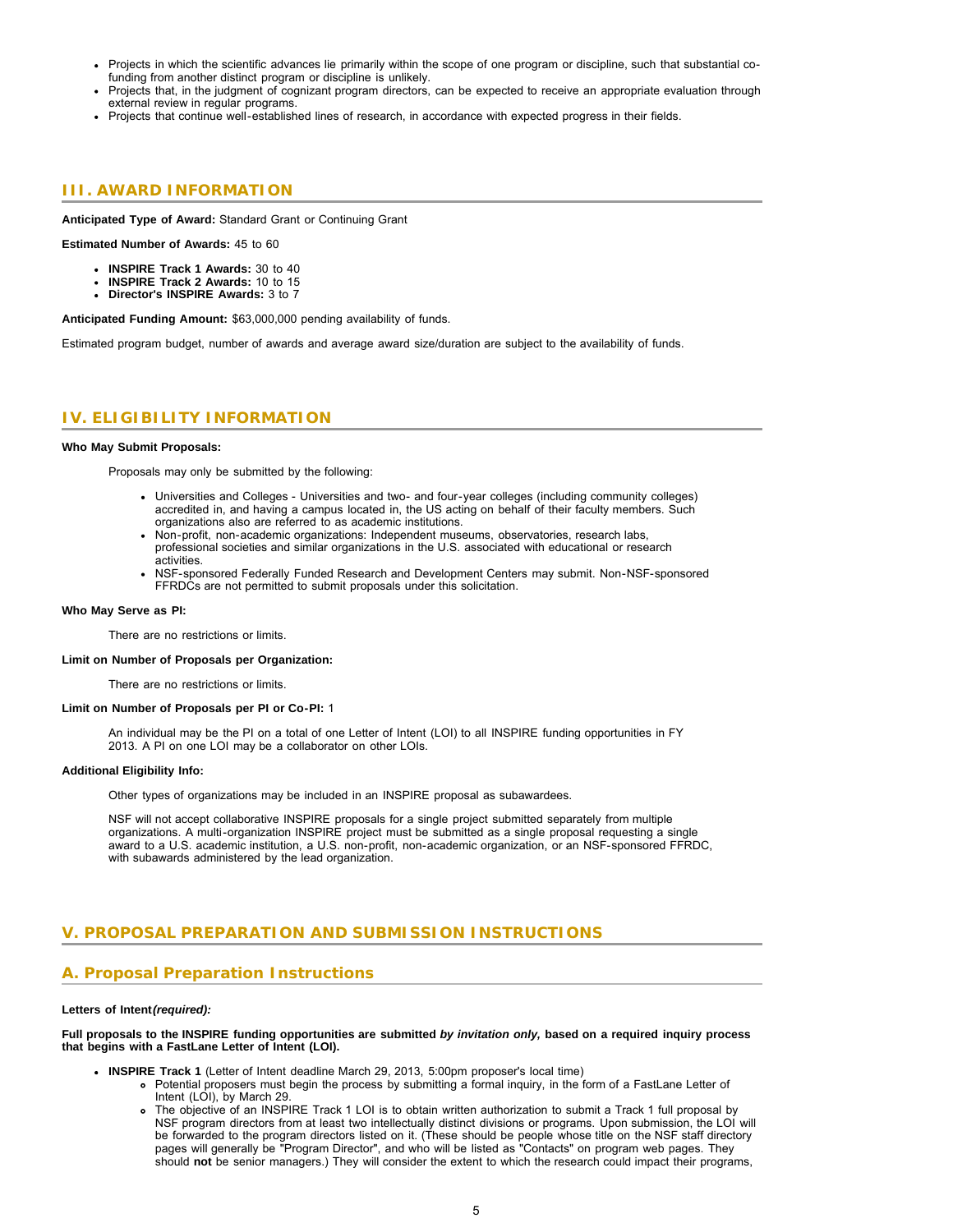and the extent to which the LOI meets the INSPIRE review criteria described below in Section VI.A. under Additional Solicitation Specific Review Criteria. The "Synopsis" and "Other Comments" data fields of the LOI, and the further information on the optional INSPIRE Letter of Intent Supplemental Form [http://www.nsf.gov/od/iia/inspire/LOI\\_supplement.docx](http://www.nsf.gov/od/iia/inspire/LOI_supplement.docx) (available on the NSF web site) as explained below, are the means of making this case.

- In the FastLane Letters of Intent interface, for Program Solicitation ID, enter this solicitation's NSF document number (NSF 13-518) to obtain the LOI form that is specific to INSPIRE.
- For INSPIRE Track 1, in the "INSPIRE Track; Estimated Total Funding Request" data field of the LOI, write "Track 1" and an amount up to \$1,000,000.
- The LOI contains "Synopsis" and "Other Comments" text data fields, each of which is limited by FastLane to 2,500 characters. The PI may use these fields to describe the prospective project. Beyond this limit, to provide more extensive offline information about the project *after submission of the FastLane LOI,* the PI is encouraged to use the INSPIRE Letter of Intent Supplemental Form, as elaborated below.
- The LOI must list at least two NSF program directors who represent intellectually distinct programs that could have scientific interest in the proposed research. Proposers are encouraged to study program web pages to identify appropriate program directors. More-specific suggestions are on the FAQ page (NSF 13-040, <http://www.nsf.gov/pubs/2013/nsf13040/nsf13040.jsp>), including the NSF interdisciplinary points of contact on the IDR web site ([http://nsf.gov/od/iia/additional\\_resources/interdisciplinary\\_research/\)](http://nsf.gov/od/iia/additional_resources/interdisciplinary_research/). It is in the proposer's interest to list the most appropriate possible program directors.
- The person named in the "Managing NSF Program Director" data field of the LOI will be initially responsible for coordinating the evaluation of the LOI, working with the person(s) named in the "Other NSF Program Director(s)" data field. The submitted LOI will be forwarded to these program directors.
- When the LOI is submitted, FastLane will assign an LOI ID consisting of 9 characters: "L" followed by 8 digits. With this LOI ID, the PI can use the INSPIRE Letter of Intent Supplemental Form ([http://www.nsf.gov/od/iia/inspire/LOI\\_supplement.docx\)](http://www.nsf.gov/od/iia/inspire/LOI_supplement.docx), available on the NSF web site, to provide more extensive information about the project. The Form includes a template keyed to the INSPIRE review criteria. For INSPIRE Track 1, enter the 9-character LOI ID ("L" followed by 8 digits) in the "LOI ID" data field and enter "1" in the "INSPIRE Track" data field. The supplemental information, organized around the template, will be limited to 10,000 characters, exclusive of spaces. Send the completed Form as an e-mail attachment to [inspire@nsf.gov](mailto:inspire@nsf.gov), with the 9-character LOI ID in the Subject field. It will be forwarded to the program directors named on the corresponding LOI. The text in the document must be machine-readable and searchable; in particular, *do not* scan the completed form into a bit-mapped PDF.
- If the program directors find that the proposal idea is more appropriate for a regular review process than for INSPIRE, or that the idea does not appear to be a promising fit for the INSPIRE criteria, they will so inform the PI, and the inquiry will be closed.

#### **INSPIRE Track 2** (Letter of Intent deadline February 20, 2013, 5:00pm proposer's local time)

- Potential proposers must begin the process by submitting a formal inquiry, in the form of a FastLane Letter of Intent (LOI), by February 20.
- The objective of an INSPIRE Track 2 LOI is to obtain an invitation from the NSF INSPIRE Management Team to submit a Track 2 full proposal. Upon submission, the LOI will be forwarded to the INSPIRE Management Team. Invitations will only be extended to LOIs that attract substantial potential support from a range of intellectually distinct programs and NSF organizations, such that a full proposal that fulfills the promise of the LOI has a reasonable prospect of being awarded at or near the LOI's estimated budget level. The Management Team will coordinate the process of contacting appropriate program directors and NSF organizations, aided by the PI's identifications of program directors on the LOI. Program directors and organizations will consider the extent to which the research could impact their programs, and the extent to which the LOI meets the INSPIRE review criteria described below in Section VI.A. under Additional Solicitation Specific Review Criteria. If favorably inclined, they will determine levels of tentative potential support that they find to be appropriate. The "Synopsis" and "Other Comments" data fields of the LOI, and the further information on the optional INSPIRE Letter of Intent Supplemental Form [http://www.nsf.gov/od/iia/inspire/LOI\\_supplement.docx](http://www.nsf.gov/od/iia/inspire/LOI_supplement.docx) (available on the NSF web site) as explained below, are the means of making this case to program directors and organizations.
- In the FastLane Letters of Intent interface, for Program Solicitation ID, enter this solicitation's NSF document number (NSF 13-518) to obtain the LOI form that is specific to INSPIRE.
- For INSPIRE Track 2, in the "INSPIRE Track; Estimated Total Funding Request" data field of the LOI, write "Track 2" and an amount up to \$3,000,000.
- The LOI contains "Synopsis" and "Other Comments" text data fields, each of which is limited by FastLane to 2,500 characters. The PI may use these fields to describe the prospective project. Beyond this limit, to provide more extensive offline information about the project *after submission of the FastLane LOI,* the PI is encouraged to use the INSPIRE Letter of Intent Supplemental Form, as elaborated below.
- The LOI must list at least three NSF program directors who represent intellectually distinct programs that could have scientific interest in the proposed research. Proposers are encouraged to study program web pages to identify appropriate program directors. More-specific suggestions are on the FAQ page (NSF 13-040, <http://www.nsf.gov/pubs/2013/nsf13040/nsf13040.jsp>), including the NSF interdisciplinary points of contact on the IDR web site ([http://nsf.gov/od/iia/additional\\_resources/interdisciplinary\\_research/\)](http://nsf.gov/od/iia/additional_resources/interdisciplinary_research/). It is in the proposer's interest to list the most appropriate possible program directors.
- When the LOI is submitted, FastLane will assign an LOI ID consisting of 9 characters: "L" followed by 8 digits. With this LOI ID, the PI can use the INSPIRE Letter of Intent Supplemental Form [http://www.nsf.gov/od/iia/inspire/LOI\\_supplement.docx,](http://www.nsf.gov/od/iia/inspire/LOI_supplement.docx) available on the NSF web site, to provide more extensive information about the project. The Form includes a template keyed to the INSPIRE review criteria. For INSPIRE Track 2, enter the 9-character LOI ID ("L" followed by 8 digits) in the "LOI ID" data field and enter "2" in the "INSPIRE Track" data field. The supplemental information, organized around the template, will be limited to 15,000 characters, exclusive of spaces. Send the completed Form as an e-mail attachment to [inspire@nsf.gov](mailto:inspire@nsf.gov), with the 9-character LOI ID in the Subject field. The text in the document must be machine-readable and searchable; in particular, *do not* scan the completed form into a bit-mapped PDF.
- With the aid of the PI's identifications of program directors on the LOI, the INSPIRE Management Team will coordinate the forwarding of the LOI and the Supplemental Form to appropriate program directors and NSF organizations.
- If the LOI does not attract sufficiently large and broad potential support to warrant an invitation, or if it is considered to be more appropriate for a regular review process than for INSPIRE, or if it does not appear to be a promising fit for the INSPIRE criteria, a coordinating program director will so inform the PI, and the inquiry will be closed. **Director's INSPIRE Awards** (Letter of Intent deadline March 29, 2013, 5:00pm proposer's local time)
	- Work through the INSPIRE Track 1 process above, as explained in the Funding Opportunities subsection of Section II.

### **Letter of Intent Preparation Instructions:**

When submitting a Letter of Intent through FastLane in response to this Program Solicitation please note the conditions outlined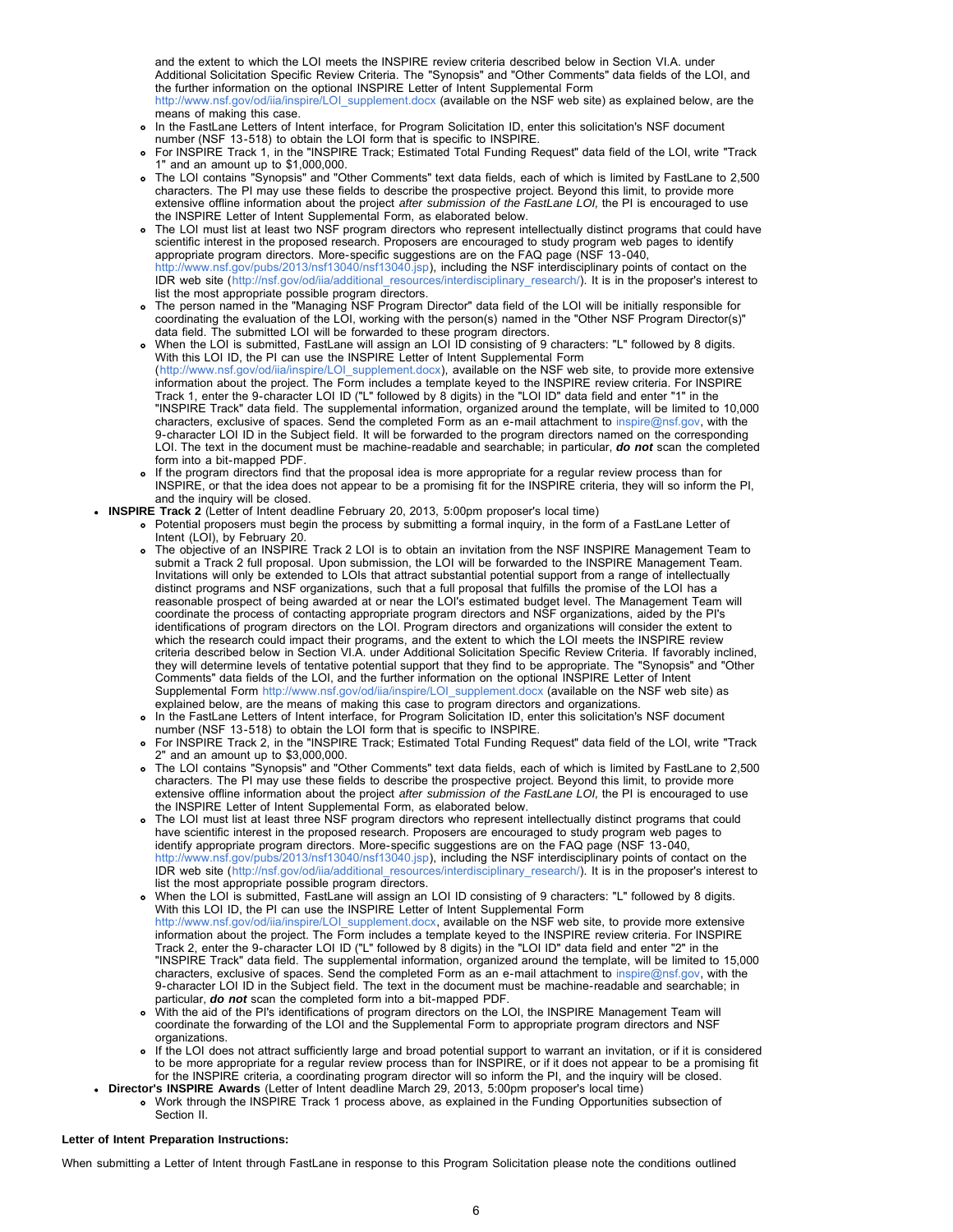#### below:

- Sponsored Projects Office (SPO) Submission is not required when submitting Letters of Intent
- A Minimum of 0 and Maximum of 4 Other Senior Project Personnel are allowed
- A Minimum of 0 and Maximum of 4 Other Participating Organizations are allowed
- INSPIRE Track (write "Track 1" or "Track 2"); Estimated Total Funding Request is required when submitting Letters of Intent
- Managing NSF Program Director (last name, first name, NSF division, NSF program) is required when submitting Letters of Intent
- Other NSF Program Director(s) (at least one for Track 1; at least 2 for Track 2) is required when submitting Letters of Intent
- Submission of multiple Letters of Intent is not allowed

**Full Proposal Preparation Instructions:** Proposers may opt to submit proposals in response to this Program Solicitation via Grants.gov or via the NSF FastLane system.

- Full proposals submitted via FastLane: Proposals submitted in response to this program solicitation should be prepared and submitted in accordance with the general guidelines contained in the NSF Grant Proposal Guide (GPG). The complete text of the GPG is available electronically on the NSF website at: [http://www.nsf.gov/publications/pub\\_summ.jsp?ods\\_key=gpg.](http://www.nsf.gov/publications/pub_summ.jsp?ods_key=gpg) Paper copies of the GPG may be obtained from the NSF Publications Clearinghouse, telephone (703) 292-7827 or by email from [nsfpubs@nsf.gov.](mailto:nsfpubs@nsf.gov) Proposers are reminded to identify this program solicitation number in the program solicitation block on the NSF Cover Sheet For Proposal to the National Science Foundation. Compliance with this requirement is critical to determining the relevant proposal processing guidelines. Failure to submit this information may delay processing.
- Full proposals submitted via Grants.gov: Proposals submitted in response to this program solicitation via Grants.gov should be prepared and submitted in accordance with the NSF Grants.gov Application Guide: A Guide for the Preparation and Submission of NSF Applications via Grants.gov. The complete text of the NSF Grants.gov Application Guide is available on the Grants.gov website and on the NSF website at: ([http://www.nsf.gov/publications/pub\\_summ.jsp?](http://www.nsf.gov/publications/pub_summ.jsp?ods_key=grantsgovguide) [ods\\_key=grantsgovguide\)](http://www.nsf.gov/publications/pub_summ.jsp?ods_key=grantsgovguide). To obtain copies of the Application Guide and Application Forms Package, click on the Apply tab on the Grants.gov site, then click on the Apply Step 1: Download a Grant Application Package and Application Instructions link and enter the funding opportunity number, (the program solicitation number without the NSF prefix) and press the Download Package button. Paper copies of the Grants.gov Application Guide also may be obtained from the NSF Publications Clearinghouse, telephone (703) 292-7827 or by e-mail from [nsfpubs@nsf.gov.](mailto:nsfpubs@nsf.gov)

**Important Proposal Preparation Information:** FastLane will check for required sections of the proposal, in accordance with *Grant Proposal Guide* (GPG) instructions described in Chapter II.C.2. The GPG requires submission of: Project Summary; Project Description; References Cited; Biographical Sketch(es); Budget; Budget Justification; Current and Pending Support; Facilities, Equipment & Other Resources; Data Management Plan; and Postdoctoral Mentoring Plan, if applicable. If a required section is missing, **FastLane will not accept the proposal.**

Please note that the proposal preparation instructions provided in this program solicitation may deviate from the GPG instructions. If the solicitation instructions do not require a GPG-required section to be included in the proposal, insert text or upload a document in that section of the proposal that states, "Not Applicable for this Program Solicitation." Doing so will enable FastLane to accept your proposal.

#### **Additional Full Proposal Preparation Instructions** (by invitation only):

- **INSPIRE Track 1** (full proposal deadline May 29, 2013, 5:00pm proposer's local time)
	- To submit a full proposal, the PI must have authorization through the inquiry process initiated by submission of a Letter of Intent (see Letter of Intent Instructions above). The written authorization by NSF program directors from at least two intellectually distinct divisions or programs must be submitted with the proposal in the Supplementary Documents section of the proposal. This documentation represents the program directors' preliminary judgment that the project could be appropriate for consideration under the INSPIRE Track 1 grant mechanism; it is not a commitment to recommend support of the proposal. A Track 1 proposal submitted without the required documentation will be returned without review.
	- The proposal will be submitted electronically via FastLane or Grants.gov to one of the prospective co-funding programs, with the other program(s) identified on the proposal Cover Sheet.
	- The project title will be preceded by the prefix "INSPIRE Track 1:", to distinguish the submission from a regular proposal that would go to a regular review process.
	- Compliance with the Grant Proposal Guide ([http://www.nsf.gov/publications/pub\\_summ.jsp?ods\\_key=gpg\)](http://www.nsf.gov/publications/pub_summ.jsp?ods_key=gpg) is required. Depending on the circumstances, the Project Description may be significantly shorter than the GPG maximum of 15 pages.
- **INSPIRE Track 2** (full proposal deadline May 13, 2013, 5:00pm proposer's local time)
	- To submit a full proposal, the PI must have an invitation from the INSPIRE Management Team through the inquiry process initiated by submission of a Letter of Intent (see Letter of Intent Instructions above). The invitation from the INSPIRE Management Team must be submitted with the proposal in the Supplementary Documents section of the proposal. This documentation represents the Foundation's preliminary judgment that the project could be appropriate for consideration under the INSPIRE Track 2 grant mechanism; it is not a commitment to recommend support of the proposal. A Track 2 proposal submitted without the required documentation will be returned without review.
	- The proposal will be submitted electronically via FastLane or Grants.gov to the INSPIRE program under the Office of International and Integrative Activities (IIA), with the prospective co-funding programs identified on the proposal Cover Sheet.
	- The project title will be preceded by the prefix "INSPIRE Track 2:", to distinguish the submission from a regular proposal that would go to a regular review process.
	- Compliance with the Grant Proposal Guide ([http://www.nsf.gov/publications/pub\\_summ.jsp?ods\\_key=gpg\)](http://www.nsf.gov/publications/pub_summ.jsp?ods_key=gpg) is  $\bullet$ required.
- **Director's INSPIRE Awards** (full proposal deadline May 29, 2013, 5:00pm proposer's local time)
	- In addition to the elements of an INSPIRE Track 1 proposal that addresses the Track 1 review criteria, an individual's proposal as a candidate for a Director's INSPIRE Award should contain the following, which are uploaded in FastLane as Supplementary Documents and do not count toward the 15-page limit on the Project Description:
		- **Vision statement.** A Supplementary Document, limited to a maximum of 3 pages, that discusses the individual's plans and anticipated accomplishments over the years of the proposed project, and describes the further plans and accomplishments that would be made possible by the additional \$500,000 provided by a Director's INSPIRE Award.
		- **Letters of collaboration.** If there are other researchers whose scientific contributions and/or resources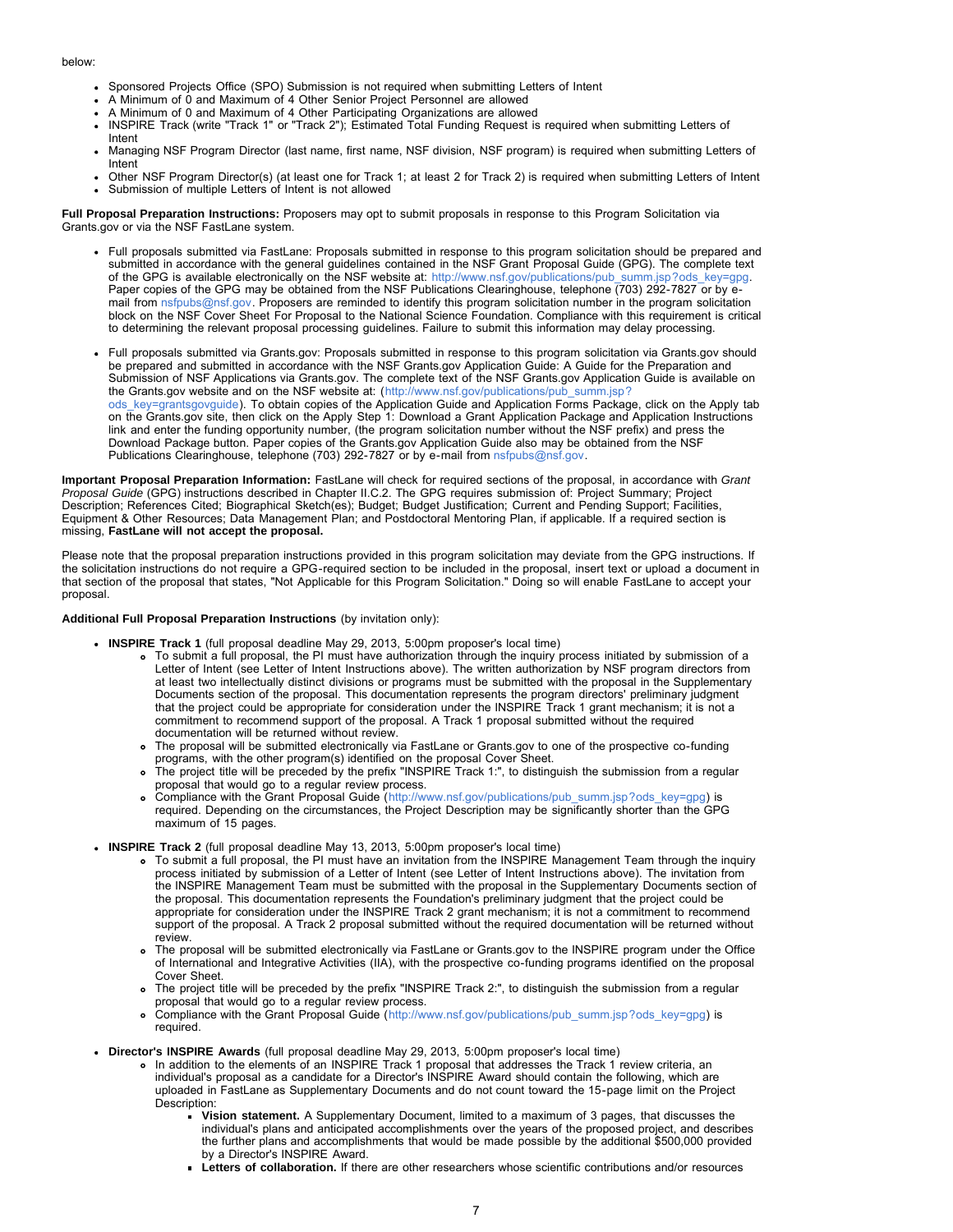are essential to achievement of the vision, their commitments to work with the individual should be included as Supplementary Documents.

- **Interdisciplinary publication** (optional)**.** One publication exemplary of the individual's interdisciplinary scientific work, to be included as a Supplementary Document.
- Aside from these deviations, compliance with the Grant Proposal Guide ([http://www.nsf.gov/publications/pub\\_summ.jsp?ods\\_key=gpg\)](http://www.nsf.gov/publications/pub_summ.jsp?ods_key=gpg) is required.

# <span id="page-7-1"></span><span id="page-7-0"></span>**B. Budgetary Information**

**Cost Sharing:** Inclusion of voluntary committed cost sharing is prohibited.

### **C. Due Dates**

**Letter of Intent Due Date(s)** *(required)* (due by 5 p.m. proposer's local time)*:*

December 10, 2012 - February 20, 2013

INSPIRE Track 2 Inquiries

December 10, 2012 - March 29, 2013

INSPIRE Track 1 Inquiries

**Full Proposal Deadline(s)** (due by 5 p.m. proposer's local time):

May 13, 2013

INSPIRE Track 2 Full Proposals

May 29, 2013

INSPIRE Track 1 Full Proposals

May 29, 2013

Director's INSPIRE Awards Full Proposals

Full proposal submission is by invitation only, based on evaluation by NSF staff of the required Letter of Intent.

### <span id="page-7-2"></span>**D. FastLane/Grants.gov Requirements**

#### **For Proposals Submitted Via FastLane:**

To prepare and submit a proposal via FastLane, see detailed technical instructions available at: [https://www.fastlane.nsf.gov/a1/newstan.htm.](https://www.fastlane.nsf.gov/a1/newstan.htm) For FastLane user support, call the FastLane Help Desk at 1-800- 673-6188 or e-mail [fastlane@nsf.gov.](mailto:fastlane@nsf.gov) The FastLane Help Desk answers general technical questions related to the use of the FastLane system. Specific questions related to this program solicitation should be referred to the NSF program staff contact(s) listed in Section VIII of this funding opportunity.

#### **For Proposals Submitted Via Grants.gov:**

Before using Grants.gov for the first time, each organization must register to create an institutional profile. Once registered, the applicant's organization can then apply for any federal grant on the Grants.gov website. Comprehensive information about using Grants.gov is available on the Grants.gov Applicant Resources webpage: [http://www.grants.gov/web/grants/applicants.html.](http://www.grants.gov/web/grants/applicants.html) In addition, the NSF Grants.gov Application Guide (see link in Section

V.A) provides instructions regarding the technical preparation of proposals via Grants.gov. For Grants.gov user support, contact the Grants.gov Contact Center at 1-800-518-4726 or by email: [support@grants.gov](mailto:support@grants.gov). The Grants.gov Contact Center answers general technical questions related to the use of Grants.gov. Specific questions related to this program solicitation should be referred to the NSF program staff contact(s) listed in Section VIII of this solicitation.

*Submitting the Proposal:* Once all documents have been completed, the Authorized Organizational Representative (AOR) must submit the application to Grants.gov and verify the desired funding opportunity and agency to which the application is submitted. The AOR must then sign and submit the application to Grants.gov. The completed application will be transferred to the NSF FastLane system for further processing.

Proposers that submitted via FastLane are strongly encouraged to use FastLane to verify the status of their submission to NSF. For proposers that submitted via Grants.gov, until an application has been received and validated by NSF, the Authorized Organizational Representative may check the status of an application on Grants.gov. After proposers have received an e-mail notification from NSF, Research.gov should be used to check the status of an application.

### <span id="page-7-3"></span>**VI. NSF PROPOSAL PROCESSING AND REVIEW PROCEDURES**

Proposals received by NSF are assigned to the appropriate NSF program for acknowledgement and, if they meet NSF requirements, for review. All proposals are carefully reviewed by a scientist, engineer, or educator serving as an NSF Program Officer, and usually by three to ten other persons outside NSF either as *ad hoc* reviewers, panelists, or both, who are experts in the particular fields represented by the proposal. These reviewers are selected by Program Officers charged with oversight of the review process. Proposers are invited to suggest names of persons they believe are especially well qualified to review the proposal and/or persons they would prefer not review the proposal. These suggestions may serve as one source in the reviewer selection process at the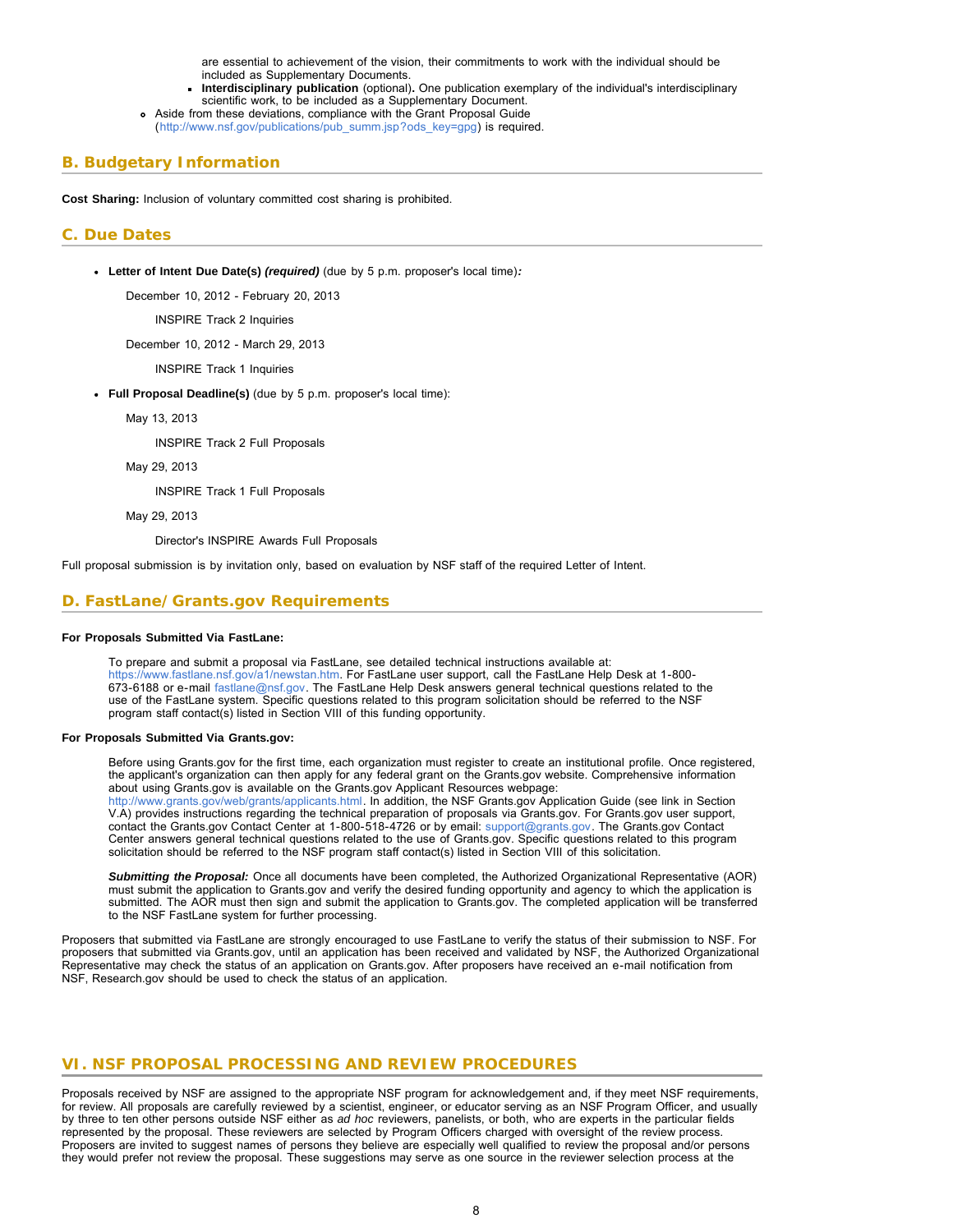Program Officer's discretion. Submission of such names, however, is optional. Care is taken to ensure that reviewers have no conflicts of interest with the proposal. In addition, Program Officers may obtain comments from site visits before recommending final action on proposals. Senior NSF staff further review recommendations for awards. A flowchart that depicts the entire NSF proposal and award process (and associated timeline) is included in the GPG as [Exhibit III-1](http://www.nsf.gov/pubs/policydocs/pappguide/nsf14001/gpg_3ex1.pdf).

A comprehensive description of the Foundation's merit review process is available on the NSF website at: [http://nsf.gov/bfa/dias/policy/merit\\_review/.](http://nsf.gov/bfa/dias/policy/merit_review/)

Proposers should also be aware of core strategies that are essential to the fulfillment of NSF's mission, as articulated in *[Investing in](http://www.nsf.gov/pubs/2014/nsf14043/nsf14043.pdf) [Science, Engineering, and Education for the Nation's Future: NSF Strategic Plan for 2014-2018](http://www.nsf.gov/pubs/2014/nsf14043/nsf14043.pdf)*. These strategies are integrated in the program planning and implementation process, of which proposal review is one part. NSF's mission is particularly wellimplemented through the integration of research and education and broadening participation in NSF programs, projects, and activities.

One of the strategic objectives in support of NSF's mission is to foster integration of research and education through the programs, projects, and activities it supports at academic and research institutions. These institutions must recruit, train, and prepare a diverse STEM workforce to advance the frontiers of science and participate in the U.S. technology-based economy. NSF's contribution to the national innovation ecosystem is to provide cutting-edge research under the guidance of the Nation's most creative scientists and engineers. NSF also supports development of a strong science, technology, engineering, and mathematics (STEM) workforce by investing in building the knowledge that informs improvements in STEM teaching and learning.

NSF's mission calls for the broadening of opportunities and expanding participation of groups, institutions, and geographic regions that are underrepresented in STEM disciplines, which is essential to the health and vitality of science and engineering. NSF is committed to this principle of diversity and deems it central to the programs, projects, and activities it considers and supports.

### <span id="page-8-0"></span>**A. Merit Review Principles and Criteria**

The National Science Foundation strives to invest in a robust and diverse portfolio of projects that creates new knowledge and enables breakthroughs in understanding across all areas of science and engineering research and education. To identify which projects to support, NSF relies on a merit review process that incorporates consideration of both the technical aspects of a proposed project and its potential to contribute more broadly to advancing NSF's mission "to promote the progress of science; to advance the national health, prosperity, and welfare; to secure the national defense; and for other purposes." NSF makes every effort to conduct a fair, competitive, transparent merit review process for the selection of projects.

#### 1. Merit Review Principles

These principles are to be given due diligence by PIs and organizations when preparing proposals and managing projects, by reviewers when reading and evaluating proposals, and by NSF program staff when determining whether or not to recommend proposals for funding and while overseeing awards. Given that NSF is the primary federal agency charged with nurturing and supporting excellence in basic research and education, the following three principles apply:

- All NSF projects should be of the highest quality and have the potential to advance, if not transform, the frontiers of knowledge.
- NSF projects, in the aggregate, should contribute more broadly to achieving societal goals. These "Broader Impacts" may be accomplished through the research itself, through activities that are directly related to specific research projects, or through activities that are supported by, but are complementary to, the project. The project activities may be based on previously established and/or innovative methods and approaches, but in either case must be well justified.
- Meaningful assessment and evaluation of NSF funded projects should be based on appropriate metrics, keeping in mind the likely correlation between the effect of broader impacts and the resources provided to implement projects. If the size of the activity is limited, evaluation of that activity in isolation is not likely to be meaningful. Thus, assessing the effectiveness of these activities may best be done at a higher, more aggregated, level than the individual project.

With respect to the third principle, even if assessment of Broader Impacts outcomes for particular projects is done at an aggregated level, PIs are expected to be accountable for carrying out the activities described in the funded project. Thus, individual projects should include clearly stated goals, specific descriptions of the activities that the PI intends to do, and a plan in place to document the outputs of those activities.

These three merit review principles provide the basis for the merit review criteria, as well as a context within which the users of the criteria can better understand their intent.

### 2. Merit Review Criteria

All NSF proposals are evaluated through use of the two National Science Board approved merit review criteria. In some instances, however, NSF will employ additional criteria as required to highlight the specific objectives of certain programs and activities.

The two merit review criteria are listed below. **Both** criteria are to be given **full consideration** during the review and decisionmaking processes; each criterion is necessary but neither, by itself, is sufficient. Therefore, proposers must fully address both criteria. ([GPG Chapter II.C.2.d.i.](http://www.nsf.gov/pubs/policydocs/pappguide/nsf13001/gpg_2.jsp#IIC2di) contains additional information for use by proposers in development of the Project Description section of the proposal.) Reviewers are strongly encouraged to review the criteria, including [GPG Chapter II.C.2.d.i.,](http://www.nsf.gov/pubs/policydocs/pappguide/nsf13001/gpg_2.jsp#IIC2di) prior to the review of a proposal.

When evaluating NSF proposals, reviewers will be asked to consider what the proposers want to do, why they want to do it, how they plan to do it, how they will know if they succeed, and what benefits could accrue if the project is successful. These issues apply both to the technical aspects of the proposal and the way in which the project may make broader contributions. To that end, reviewers will be asked to evaluate all proposals against two criteria:

- **Intellectual Merit:** The Intellectual Merit criterion encompasses the potential to advance knowledge; and
- **Broader Impacts:** The Broader Impacts criterion encompasses the potential to benefit society and contribute to the achievement of specific, desired societal outcomes.

The following elements should be considered in the review for both criteria:

- 1. What is the potential for the proposed activity to
- a. Advance knowledge and understanding within its own field or across different fields (Intellectual Merit); and b. Benefit society or advance desired societal outcomes (Broader Impacts)?
- 2. To what extent do the proposed activities suggest and explore creative, original, or potentially transformative concepts?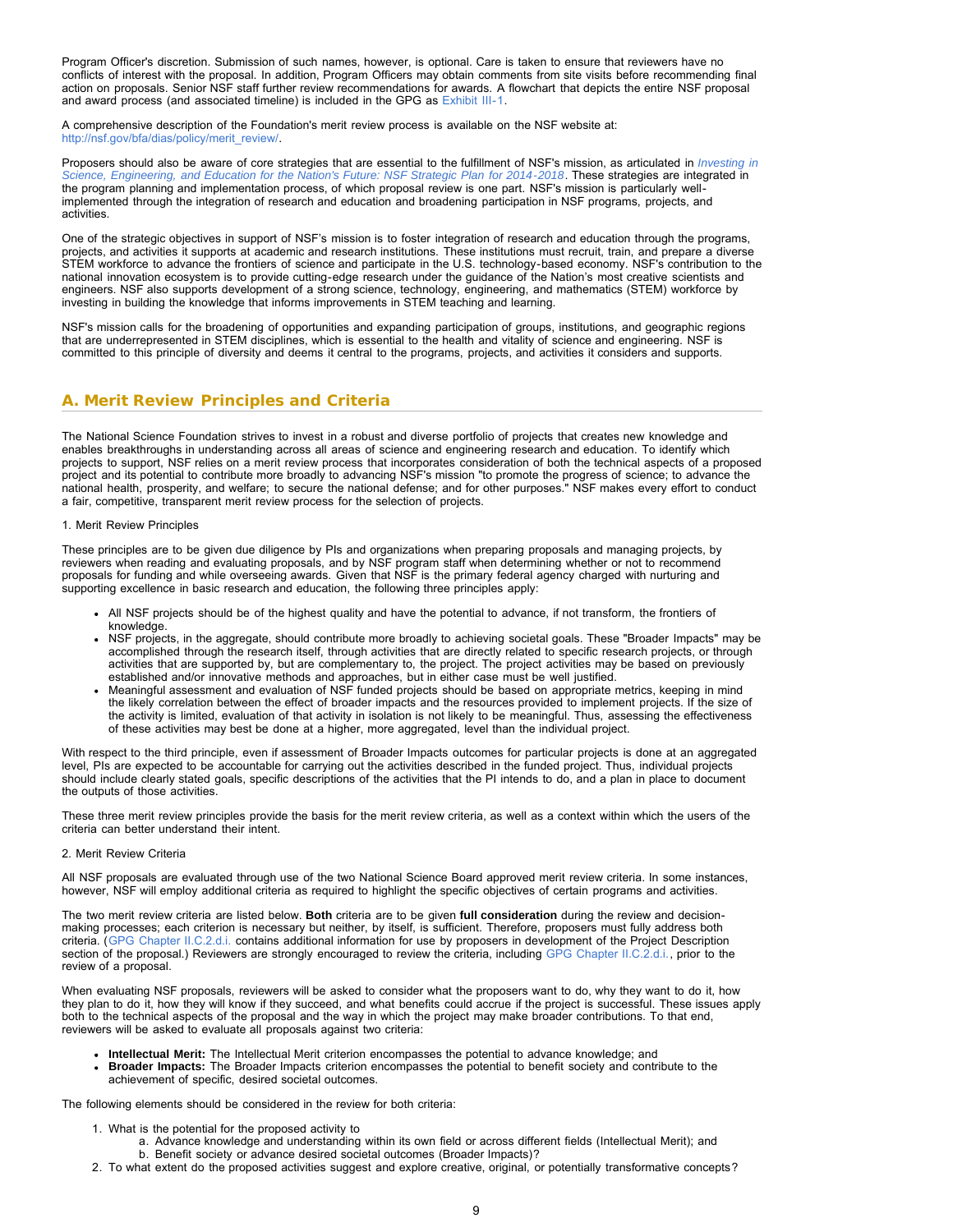- 3. Is the plan for carrying out the proposed activities well-reasoned, well-organized, and based on a sound rationale? Does the plan incorporate a mechanism to assess success?
- 4. How well qualified is the individual, team, or organization to conduct the proposed activities?
- 5. Are there adequate resources available to the PI (either at the home organization or through collaborations) to carry out the proposed activities?

Broader impacts may be accomplished through the research itself, through the activities that are directly related to specific research projects, or through activities that are supported by, but are complementary to, the project. NSF values the advancement of scientific knowledge and activities that contribute to achievement of societally relevant outcomes. Such outcomes include, but are not limited to: full participation of women, persons with disabilities, and underrepresented minorities in science, technology, engineering, and mathematics (STEM); improved STEM education and educator development at any level; increased public scientific literacy and public engagement with science and technology; improved well-being of individuals in society; development of a diverse, globally competitive STEM workforce; increased partnerships between academia, industry, and others; improved national security; increased economic competitiveness of the United States; and enhanced infrastructure for research and education.

Proposers are reminded that reviewers will also be asked to review the Data Management Plan and the Postdoctoral Researcher Mentoring Plan, as appropriate.

### **Additional Solicitation Specific Review Criteria**

- The two standard NSB-approved merit review criteria of intellectual merit and broader impacts apply, as augmented in what follows.
- **INSPIRE Track 1**
	- *Intellectual merit (interdisciplinarity):* An INSPIRE Track 1 award must integrate across multiple disciplines, as opposed to incorporating disciplinary contributions additively. The proposal must identify and justify how the project is interdisciplinary, for example by:
		- Combining concepts/methods from multiple fields in new, surprising ways;
			- Proposing problem-driven research that requires a comprehensive and integrative approach to a grand challenge issue;
			- Raising new fundamental questions or interesting new directions for research at the interface of disciplines; or
			- Making major changes in understanding or use of existing concepts or methods to address complex phenomena.
	- *Intellectual merit (transformative potential):* A Track 1 award must be potentially transformative. The proposal must identify and justify what is potentially transformative in the project, by showing specifically how at least one of the following characteristics is fulfilled:
		- Challenges conventional wisdom;
		- Leads to insights that enable new techniques or methodologies; or
		- Redefines the boundaries among disciplines of science, engineering, or education.

The justification must be specific, e.g., for the first characteristic, what form of conventional wisdom is being challenged, and how the proposal has potential for overturning it.

- *Broader impacts:* Unusual promise for societal benefit is highly valued in a Track 1 proposal, in the spirit of the NSF strategic plan ([http://www.nsf.gov/news/strategicplan/nsfstrategicplan\\_2011\\_2016.pdf](http://www.nsf.gov/news/strategicplan/nsfstrategicplan_2011_2016.pdf)) goal to innovate for society.
- The proposal must address how the project is better suited for INSPIRE than for a regular NSF review process.  $\bullet$ For example, if the project is of such a high-risk nature that it could meet resistance from conventional reviewers, this could be explained and justified.

#### **INSPIRE Track 2**

- The INSPIRE Track 1 additional review criteria, listed immediately above, apply.
- An INSPIRE Track 2 project must be supported by at least *three* intellectually distinct NSF divisions or programs whose research communities do not have a well-established history of collaboration. The proposal must address this issue of building new bridges between communities.
- Expectations of significant broader impacts are substantially higher for Track 2 projects. For example, a proposal could make a strong case for unique interdisciplinary training opportunities, or for new international connections, or for innovative outreach to facilitate societal benefit of the research, or for many other possibilities.
- Viewed from a broad scientific perspective, a Track 2 project should have unusually strong impact and transformative potential that will stand out to leaders in scientific fields that may not be directly impacted by the project.
- **Director's INSPIRE Awards**
	- The INSPIRE Track 1 additional review criteria, listed above, apply.
	- Based on the candidate's vision, the proposal should convey great potential for exciting, transformative advances that transcend single disciplines and will be broadly appreciated.

### <span id="page-9-0"></span>**B. Review and Selection Process**

Proposals submitted in response to this program solicitation will be reviewed by Ad hoc Review and/or Panel Review, Internal NSF Review, or Reverse Site Review.

**INSPIRE Track 1**

- Only internal merit review is required and typically expected for INSPIRE Track 1 proposals. If program directors elect to obtain external reviews to inform their decision, then the PI will be so informed in the interest of maintaining the transparency of the review and recommendation process.
- On the basis of the criteria outlined above in Section VI.A., the cognizant program directors will decide whether to recommend a Track 1 proposal for co-funding from their programs.
- A decision and feedback will be sent to the principal investigator(s), generally within two to three months after proposal submission. The feedback will typically be in the form of a Context Statement and a PO Comment in FastLane, explaining the rationale for the decision.
- No reconsideration of declined Track 1 proposals is allowed. By submitting a proposal to the pilot Track 1 grant mechanism, with "INSPIRE Track 1:" in the proposal title, the principal investigator chooses an alternative review process and waives the option of reconsideration. This is analogous to the GPG provision for the existing RAPID and EAGER mechanisms.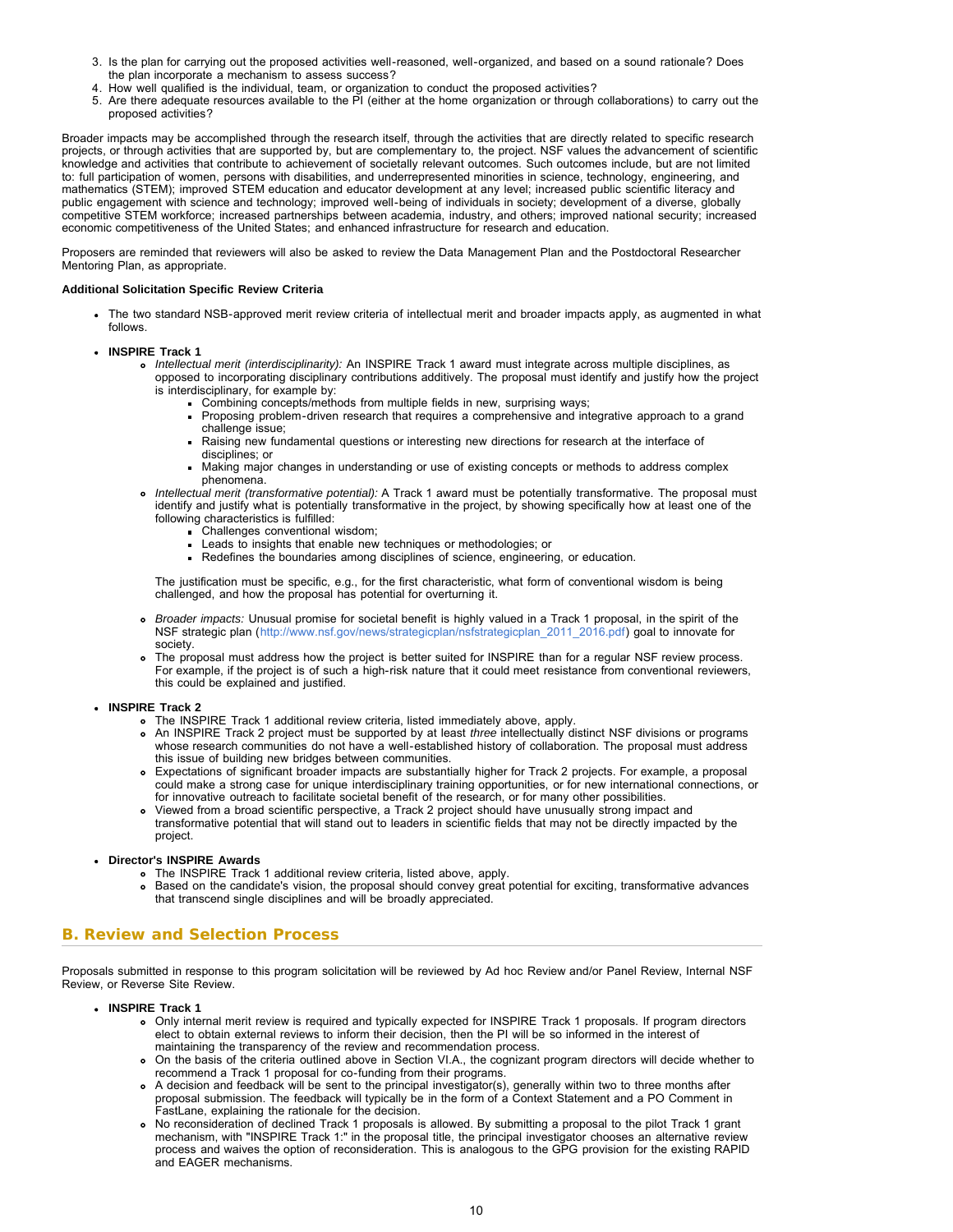### **INSPIRE Track 2**

- To evaluate the high-level scientific impact, excitement, transformative potential, and interdisciplinarity of INSPIRE Track 2 full proposals, NSF will convene a blue-ribbon panel of broad-thinking scientific leaders. This panel will advise the Foundation on the extent of these big-picture strengths of the proposed projects.
- To assess concurrently the more specialized novelty, strengths, and weaknesses of the proposed projects, program directors will coordinate internal review and, as they may deem necessary for particular expertise, external *ad hoc* review.
- After the blue-ribbon panel, if there are unresolved issues for certain proposals such that elaboration by PIs could be helpful, program directors or members of the INSPIRE Management Team may conduct virtual reverse site visits for such proposals.
- On the basis of the criteria and processes outlined above in Section VI.A., the cognizant program directors and NSF organizations will decide whether to recommend a Track 2 proposal for co-funding from their programs and other available funds. Centralized funds under the management of the INSPIRE Management Team will be prioritized primarily on the basis of the findings of the blue-ribbon panel.
- A Track 2 award will move ahead only if sufficient funds are committed from all sources to support the scientific scope essentially as proposed. Absence of such commitments will be sufficient justification for a declination.
- A decision and feedback will be sent to the principal investigator(s), generally within three to four months after proposal submission. The internal feedback will typically be in the form of a Context Statement and a PO Comment in FastLane, explaining the rationale for the decision; the external feedback will consist of the blue-ribbon panel summary, panel reviews, and (if applicable) *ad hoc* reviews.
- No reconsideration of declined Track 2 proposals is allowed. By submitting a proposal to the pilot Track 2 grant mechanism, with "INSPIRE Track 2:" in the proposal title, the principal investigator chooses an alternative review process and waives the option of reconsideration. This is analogous to the GPG provision for the existing RAPID and EAGER mechanisms.

#### **Director's INSPIRE Awards**

- The INSPIRE Track 2 blue-ribbon panel will also evaluate the proposals of the candidates for Director's INSPIRE Awards, from the same high-level perspective.
- Concurrently, program directors will evaluate Director's INSPIRE Award proposals for potential support as INSPIRE Track 1 awards from their programs.
- Based on the combined assessments, the INSPIRE Management Team will nominate prospective Director's INSPIRE Awardees, and the Director will make the final selections. Candidates who do not win Director's INSPIRE Awards will be eligible for Track 1 awards, as in the INSPIRE Track 1 process outlined above.

Reviewers will be asked to evaluate proposals using two National Science Board approved merit review criteria and, if applicable, additional program specific criteria. A summary rating and accompanying narrative will be completed and submitted by each reviewer. The Program Officer assigned to manage the proposal's review will consider the advice of reviewers and will formulate a recommendation.

After scientific, technical and programmatic review and consideration of appropriate factors, the NSF Program Officer recommends to the cognizant Division Director whether the proposal should be declined or recommended for award. NSF strives to be able to tell applicants whether their proposals have been declined or recommended for funding within six months. Large or particularly complex proposals or proposals from new awardees may require additional review and processing time. The time interval begins on the deadline or target date, or receipt date, whichever is later. The interval ends when the Division Director acts upon the Program Officer's recommendation.

After programmatic approval has been obtained, the proposals recommended for funding will be forwarded to the Division of Grants and Agreements for review of business, financial, and policy implications. After an administrative review has occurred, Grants and Agreements Officers perform the processing and issuance of a grant or other agreement. Proposers are cautioned that only a Grants and Agreements Officer may make commitments, obligations or awards on behalf of NSF or authorize the expenditure of funds. No commitment on the part of NSF should be inferred from technical or budgetary discussions with a NSF Program Officer. A Principal Investigator or organization that makes financial or personnel commitments in the absence of a grant or cooperative agreement signed by the NSF Grants and Agreements Officer does so at their own risk.

Once an award or declination decision has been made, Principal Investigators are provided feedback about their proposals. In all cases, reviews are treated as confidential documents. Verbatim copies of reviews, excluding the names of the reviewers or any reviewer-identifying information, are sent to the Principal Investigator/Project Director by the Program Officer. In addition, the proposer will receive an explanation of the decision to award or decline funding.

# <span id="page-10-0"></span>**VII. AWARD ADMINISTRATION INFORMATION**

### <span id="page-10-1"></span>**A. Notification of the Award**

Notification of the award is made to *the submitting organization* by a Grants Officer in the Division of Grants and Agreements. Organizations whose proposals are declined will be advised as promptly as possible by the cognizant NSF Program administering the program. Verbatim copies of reviews, not including the identity of the reviewer, will be provided automatically to the Principal Investigator. (See Section VI.B. for additional information on the review process).

### <span id="page-10-2"></span>**B. Award Conditions**

An NSF award consists of: (1) the award notice, which includes any special provisions applicable to the award and any numbered amendments thereto; (2) the budget, which indicates the amounts, by categories of expense, on which NSF has based its support (or otherwise communicates any specific approvals or disapprovals of proposed expenditures); (3) the proposal referenced in the award notice; (4) the applicable award conditions, such as Grant General Conditions (GC-1)\*; or Research Terms and Conditions\* and (5) any announcement or other NSF issuance that may be incorporated by reference in the award notice. Cooperative agreements also are administered in accordance with NSF Cooperative Agreement Financial and Administrative Terms and Conditions (CA-FATC) and the applicable Programmatic Terms and Conditions. NSF awards are electronically signed by an NSF Grants and Agreements Officer and transmitted electronically to the organization via e-mail.

\*These documents may be accessed electronically on NSF's Website at [http://www.nsf.gov/awards/managing/award\\_conditions.jsp?](http://www.nsf.gov/awards/managing/award_conditions.jsp?org=NSF)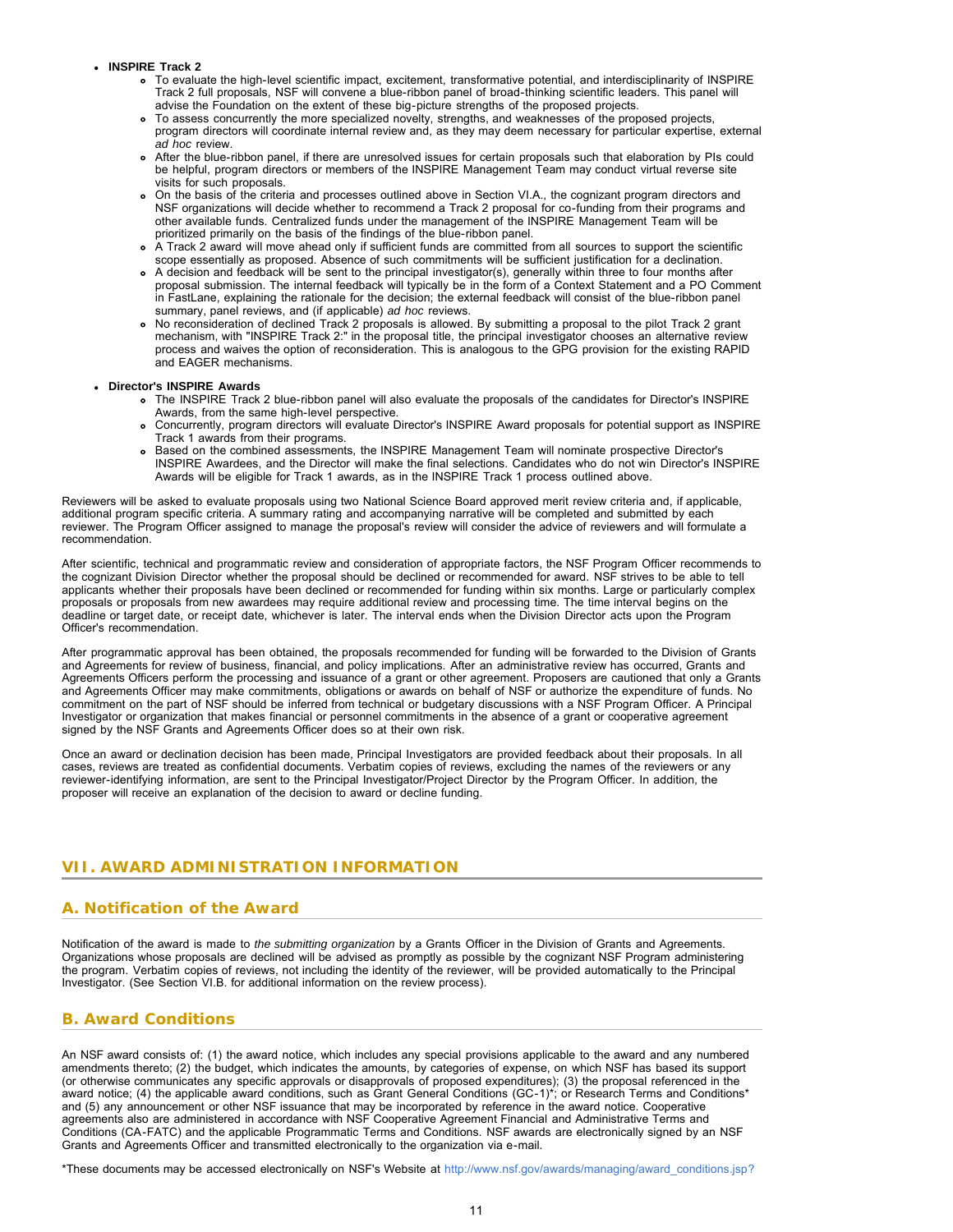[org=NSF.](http://www.nsf.gov/awards/managing/award_conditions.jsp?org=NSF) Paper copies may be obtained from the NSF Publications Clearinghouse, telephone (703) 292-7827 or by e-mail from [nsfpubs@nsf.gov.](mailto:nsfpubs@nsf.gov)

More comprehensive information on NSF Award Conditions and other important information on the administration of NSF awards is contained in the NSF *Award & Administration Guide* (AAG) Chapter II, available electronically on the NSF Website at [http://www.nsf.gov/publications/pub\\_summ.jsp?ods\\_key=aag.](http://www.nsf.gov/publications/pub_summ.jsp?ods_key=aag)

# <span id="page-11-0"></span>**C. Reporting Requirements**

For all multi-year grants (including both standard and continuing grants), the Principal Investigator must submit an annual project report to the cognizant Program Officer at least 90 days prior to the end of the current budget period. (Some programs or awards require submission of more frequent project reports). Within 90 days following expiration of a grant, the PI also is required to submit a final project report, and a project outcomes report for the general public.

Failure to provide the required annual or final project reports, or the project outcomes report, will delay NSF review and processing of any future funding increments as well as any pending proposals for all identified PIs and co-PIs on a given award. PIs should examine the formats of the required reports in advance to assure availability of required data.

PIs are required to use NSF's electronic project-reporting system, available through Research.gov, for preparation and submission of annual and final project reports. Such reports provide information on accomplishments, project participants (individual and organizational), publications, and other specific products and impacts of the project. Submission of the report via Research.gov constitutes certification by the PI that the contents of the report are accurate and complete. The project outcomes report also must be prepared and submitted using Research.gov. This report serves as a brief summary, prepared specifically for the public, of the nature and outcomes of the project. This report will be posted on the NSF website exactly as it is submitted by the PI.

More comprehensive information on NSF Reporting Requirements and other important information on the administration of NSF awards is contained in the NSF *Award & Administration Guide* (AAG) Chapter II, available electronically on the NSF Website at [http://www.nsf.gov/publications/pub\\_summ.jsp?ods\\_key=aag.](http://www.nsf.gov/publications/pub_summ.jsp?ods_key=aag)

## <span id="page-11-1"></span>**VIII. AGENCY CONTACTS**

*Please note that the program contact information is current at the time of publishing. See program website for any updates to the points of contact*.

General inquiries regarding this program should be made to:

- Jessica H. Robin, telephone: (703) 292-8706, email: [jrobin@nsf.gov](mailto:jrobin@nsf.gov)
- Richard A. Behnke, GEO, telephone: (703) 292-8518, email: [rbehnke@nsf.gov](mailto:rbehnke@nsf.gov)
- For questions related to the use of FastLane, contact:
	- FastLane Help Desk, telephone: 1-800-673-6188; e-mail: [fastlane@nsf.gov.](mailto:fastlane@nsf.gov)
- For questions relating to Grants.gov contact:
	- Grants.gov Contact Center: If the Authorized Organizational Representatives (AOR) has not received a confirmation message from Grants.gov within 48 hours of submission of application, please contact via telephone: 1-800-518-4726; email: [support@grants.gov.](mailto:support@grants.gov)

*Contacts at the NSF directorate and office level:* The interdisciplinary research Points of Contact may be helpful, as elaborated in the next note.

*Note to all prospective INSPIRE principal investigators about contacts at NSF*: As explained in greater detail in the solicitation, before writing or submitting an INSPIRE proposal, PIs must make a formal inquiry by submitting a FastLane Letter of Intent (LOI), and must obtain a full-proposal invitation authorized by the INSPIRE Management Team on the basis of evaluation of the LOI by NSF staff. All invitations will reflect interest in considering a full proposal by at least two NSF program directors (PDs) from intellectually distinct NSF divisions or programs. The LOI must list at least two or three PDs, depending on the PI's choice of funding opportunity. It is in the PI's interest to list the most appropriate possible PDs. The PDs should *not* be senior managers (director, deputy director, office head, office director, assistant director, deputy assistant director, division director, deputy division director, section head). PIs are encouraged to study program web pages to identify appropriate PDs. Some keyword searching of the NSF web site may be helpful in finding appropriate NSF divisions and programs, for example by using the "Search Funding Opportunities" box in the left-hand column of the home page [http://www.nsf.gov/,](http://www.nsf.gov/) or the "Search Award For" box in the Award Search database [http://www.nsf.gov/awardsearch/.](http://www.nsf.gov/awardsearch/) The interdisciplinary research Points of Contact [http://www.nsf.gov/od/iia/additional\\_resources/interdisciplinary\\_research/poc.jsp](http://www.nsf.gov/od/iia/additional_resources/interdisciplinary_research/poc.jsp) may also be helpful at the directorate and office level.

### **WEBCAST**

An informational INSPIRE webcast was held on Tuesday, January 29, 2013. During the webcast the INSPIRE funding mechanism, the current INSPIRE solicitation (NSF 13-518), and the FY2013 INSPIRE competition were discussed. INSPIRE Program Officers addressed frequently asked questions (FAQs) and answered questions submitted by the online audience. The webcast has been archived and is available through the TV Worldwide [webpage.](https://www.nsf.gov/cgi-bin/good-bye?http://www.tvworldwide.com/events/nsf/130129/) Registration is required to view the archived webcast.

### <span id="page-11-2"></span>**IX. OTHER INFORMATION**

The NSF website provides the most comprehensive source of information on NSF Directorates (including contact information), programs and funding opportunities. Use of this website by potential proposers is strongly encouraged. In addition, "NSF Update" is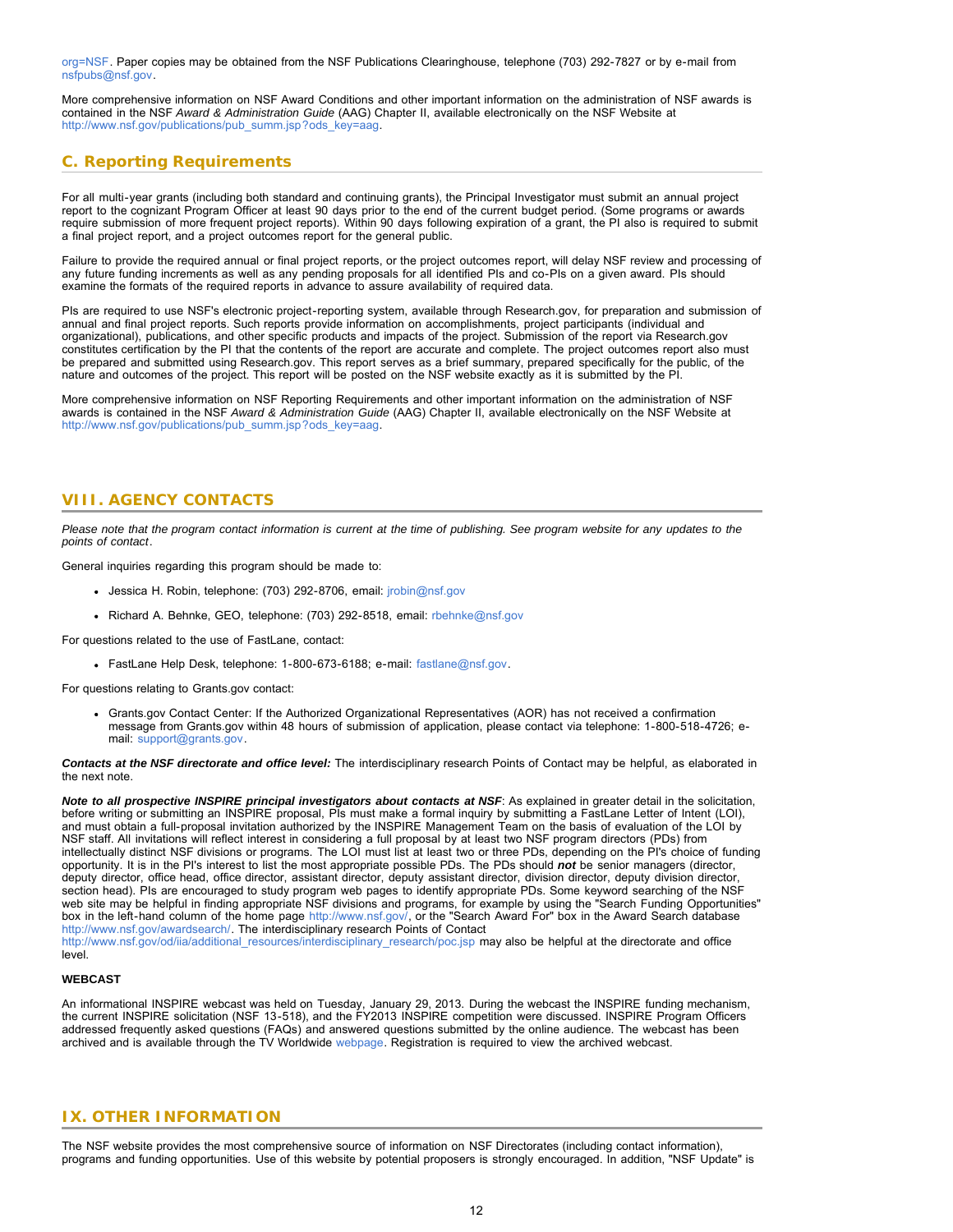an information-delivery system designed to keep potential proposers and other interested parties apprised of new NSF funding opportunities and publications, important changes in proposal and award policies and procedures, and upcoming NSF [Grants](http://www.nsf.gov/bfa/dias/policy/outreach.jsp) [Conferences.](http://www.nsf.gov/bfa/dias/policy/outreach.jsp) Subscribers are informed through e-mail or the user's Web browser each time new publications are issued that match their identified interests. "NSF Update" also is available on NSF's website at [https://public.govdelivery.com/accounts/USNSF/subscriber/new?topic\\_id=USNSF\\_179.](http://www.nsf.gov/cgi-bin/good-bye?https://public.govdelivery.com/accounts/USNSF/subscriber/new?topic_id=USNSF_179)

Grants.gov provides an additional electronic capability to search for Federal government-wide grant opportunities. NSF funding opportunities may be accessed via this mechanism. Further information on Grants.gov may be obtained at [http://www.grants.gov.](http://www.grants.gov/)

### **ABOUT THE NATIONAL SCIENCE FOUNDATION**

The National Science Foundation (NSF) is an independent Federal agency created by the National Science Foundation Act of 1950, as amended (42 USC 1861-75). The Act states the purpose of the NSF is "to promote the progress of science; [and] to advance the national health, prosperity, and welfare by supporting research and education in all fields of science and engineering."

NSF funds research and education in most fields of science and engineering. It does this through grants and cooperative agreements to more than 2,000 colleges, universities, K-12 school systems, businesses, informal science organizations and other research organizations throughout the US. The Foundation accounts for about one-fourth of Federal support to academic institutions for basic research.

NSF receives approximately 55,000 proposals each year for research, education and training projects, of which approximately 11,000 are funded. In addition, the Foundation receives several thousand applications for graduate and postdoctoral fellowships. The agency operates no laboratories itself but does support National Research Centers, user facilities, certain oceanographic vessels and Arctic and Antarctic research stations. The Foundation also supports cooperative research between universities and industry, US participation in international scientific and engineering efforts, and educational activities at every academic level.

*Facilitation Awards for Scientists and Engineers with Disabilities* provide funding for special assistance or equipment to enable persons with disabilities to work on NSF-supported projects. See Grant Proposal Guide Chapter II, Section D.2 for instructions regarding preparation of these types of proposals.

The National Science Foundation has Telephonic Device for the Deaf (TDD) and Federal Information Relay Service (FIRS) capabilities that enable individuals with hearing impairments to communicate with the Foundation about NSF programs, employment or general information. TDD may be accessed at (703) 292-5090 and (800) 281-8749, FIRS at (800) 877-8339.

The National Science Foundation Information Center may be reached at (703) 292-5111.

The National Science Foundation promotes and advances scientific progress in the United States by competitively awarding grants and cooperative agreements for research and education in the sciences, mathematics, and engineering.

To get the latest information about program deadlines, to download copies of NSF publications, and to access abstracts of awards, visit the NSF Website at [http://www.nsf.gov](http://www.nsf.gov/)

| • Location:                                            | 4201 Wilson Blvd. Arlington, VA 22230 |  |  |  |  |  |
|--------------------------------------------------------|---------------------------------------|--|--|--|--|--|
| • For General Information<br>(NSF Information Center): | (703) 292-5111                        |  |  |  |  |  |
| • TDD (for the hearing-impaired):                      | (703) 292-5090                        |  |  |  |  |  |
| • To Order Publications or Forms:                      |                                       |  |  |  |  |  |
| Send an e-mail to:                                     | nsfpubs@nsf.gov                       |  |  |  |  |  |
| or telephone:                                          | (703) 292-7827                        |  |  |  |  |  |
| • To Locate NSF Employees:                             | (703) 292-5111                        |  |  |  |  |  |
|                                                        |                                       |  |  |  |  |  |

# **PRIVACY ACT AND PUBLIC BURDEN STATEMENTS**

The information requested on proposal forms and project reports is solicited under the authority of the National Science Foundation Act of 1950, as amended. The information on proposal forms will be used in connection with the selection of qualified proposals; and project reports submitted by awardees will be used for program evaluation and reporting within the Executive Branch and to Congress. The information requested may be disclosed to qualified reviewers and staff assistants as part of the proposal review process; to proposer institutions/grantees to provide or obtain data regarding the proposal review process, award decisions, or the administration of awards; to government contractors, experts, volunteers and researchers and educators as necessary to complete assigned work; to other government agencies or other entities needing information regarding applicants or nominees as part of a joint application review process, or in order to coordinate programs or policy; and to another Federal agency, court, or party in a court or Federal administrative proceeding if the government is a party. Information about Principal Investigators may be added to the Reviewer file and used to select potential candidates to serve as peer reviewers or advisory committee members. See Systems of Records, [NSF-50,](http://www.nsf.gov/policies/SOR_PA_NSF-50_Principal_Investigator_Proposal_File.pdf) "Principal Investigator/Proposal File and Associated Records," 69 Federal Register 26410 (May 12, 2004), and [NSF-51,](http://www.nsf.gov/policies/SOR_PA_NSF-51_Reviewer_Proposal_File.pdf) "Reviewer/Proposal File and Associated Records," 69 Federal Register 26410 (May 12, 2004). Submission of the information is voluntary. Failure to provide full and complete information, however, may reduce the possibility of receiving an award.

An agency may not conduct or sponsor, and a person is not required to respond to, an information collection unless it displays a